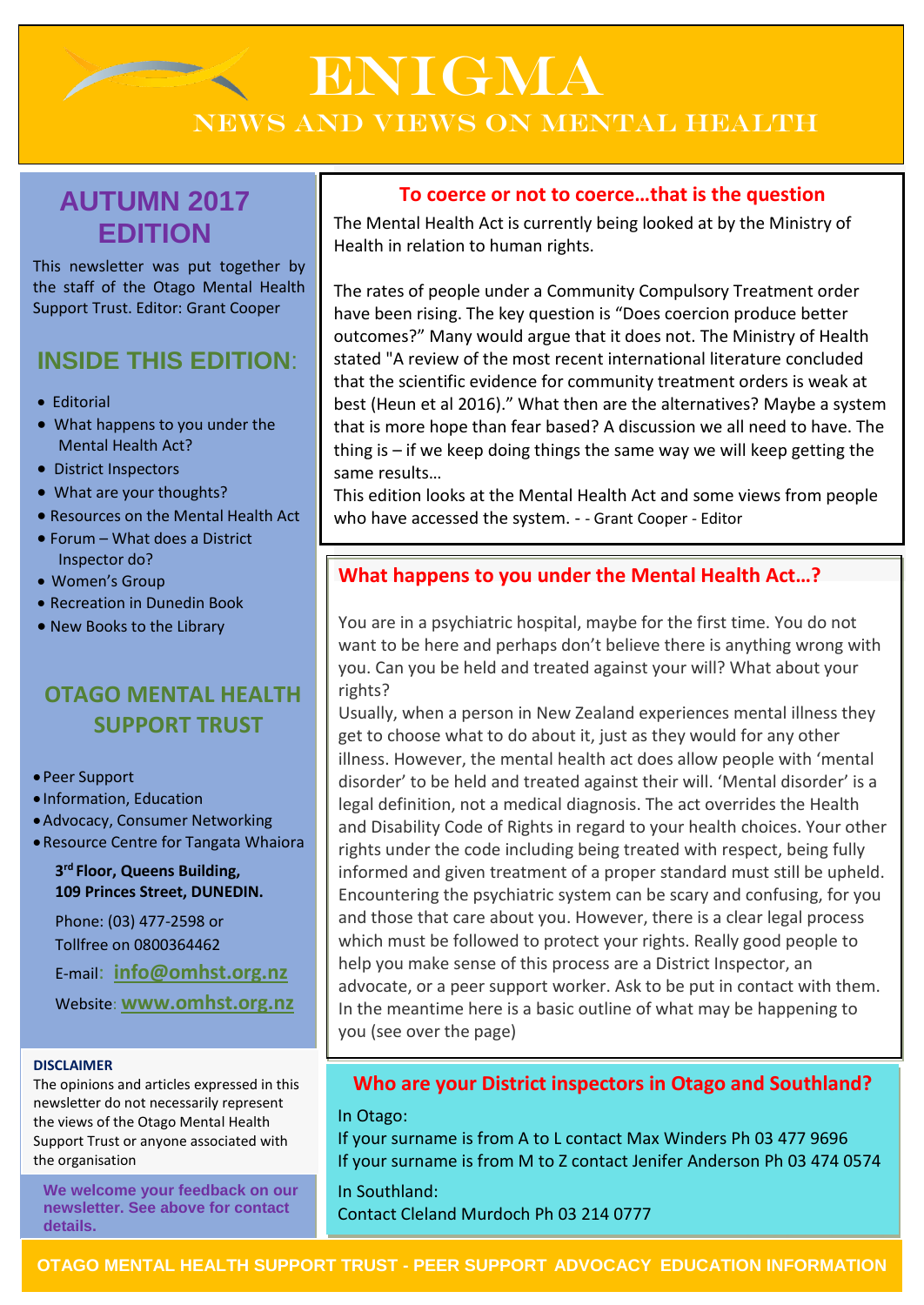## **What happens to you under the Mental Health Act…? (continued)**

#### *CERTIFICATE OF PRELIMINARY ASSESSMENT*

This means that a doctor has assessed you and has issued a certificate saying whether or not there are reasonable grounds to believe you are mentally disordered. That means that you have such an abnormal state of mind that you are a danger to yourself or others or can't look after yourself.

- If the doctor has decided that you are not mentally disordered then you are free to go.
- If the doctor says that you are mentally disordered you will receive a copy of the certificate and so will the person who asked for you to be assessed, your usual doctor, your welfare guardian if you have one, and your principal caregiver. This certificate means that you can then be legally held for a further 5 days to be assessed and treated, compulsorily. You have the right to ask for a judge to review the situation. Ask to speak to a District Inspector.
- You will also be given written notice of where the assessment and treatment are to happen, whether at your home or in a hospital.

#### *5 DAYS AND COUNTING...what now?*

You will be closely monitored and assessed and probably given treatment. You do not have the legal right to refuse this treatment. All of your other rights under the Health and Disability Code of Rights must still be upheld. You must be treated with respect, communicated with properly and given all the information you need to make informed decisions. Before the 5 days are up the responsible clinician (usually the psychiatrist) will decide whether you are now OK or whether you need a 'Further period of assessment and treatment'. Again copies of the certificate will be sent to significant people. This certificate will be for a further 14 days assessment and treatment. During this period you once again have the legal right to ask for a judge to review your situation. About 6% of people who apply for these reviews are released by the judge.

During the 14 day period if your mental health is thought to be improving you may be able to get some leave from the ward. This can only be granted by the responsible clinician.

#### *14 DAYS ARE UP AND YOU ARE STILL IN HOSPITAL…What now?*

Before the 14 days are up the responsible clinician will decide whether to let you go or not. If they want to hold you or to keep treating you without your consent beyond the 14 days then they must apply to the court for a 'compulsory treatment order'. This is a legal decision, made in a court by a judge. You will be notified of a hearing date. You are entitled to a lawyer; the ward will have a list of lawyers that may be able to represent you.

Generally court hearings are held in a room adjacent to Wakari Hospital ward 9b on a Wednesday. The doctors and nurses will explain to the judge why they believe they need the power to detain or treat you without your permission. If you have a lawyer they will put your thoughts to the judge. The judge will also ask you what you think. You can also enlist the support of an advocate or someone to support you. Appearing before a judge is a daunting process. Don't forget that this is not a criminal matter, you are not on trial. It is where the doctor has to justify to the judge why they think it is necessary to deprive you of your liberty and to give you treatment you may not choose. In exceptional circumstances it may not even be necessary for you to go in to the court. The judge has the option of talking to you elsewhere, without the doctor present.

#### *COMPULSORY TREATMENT ORDERS*

After listening to the arguments the judge has 3 choices.

- To decide that you are not mentally disordered, or that even if you are disordered there is no need to use compulsion.
- To decide that the act is necessary to ensure that you get treatment, but that this could happen at home so that your life is disrupted as little as possible.
- As a last resort the judge might decide that the only place you can be successfully treated is in hospital.
- Compulsory treatment orders expire after 6 months. They can be renewed for a further 6 months and after that time they can be made indefinite. However at any time you can apply to the Mental Health Review Tribunal to have the order revoked.
- Mike McAlevey (reprinted from Enigma 2013)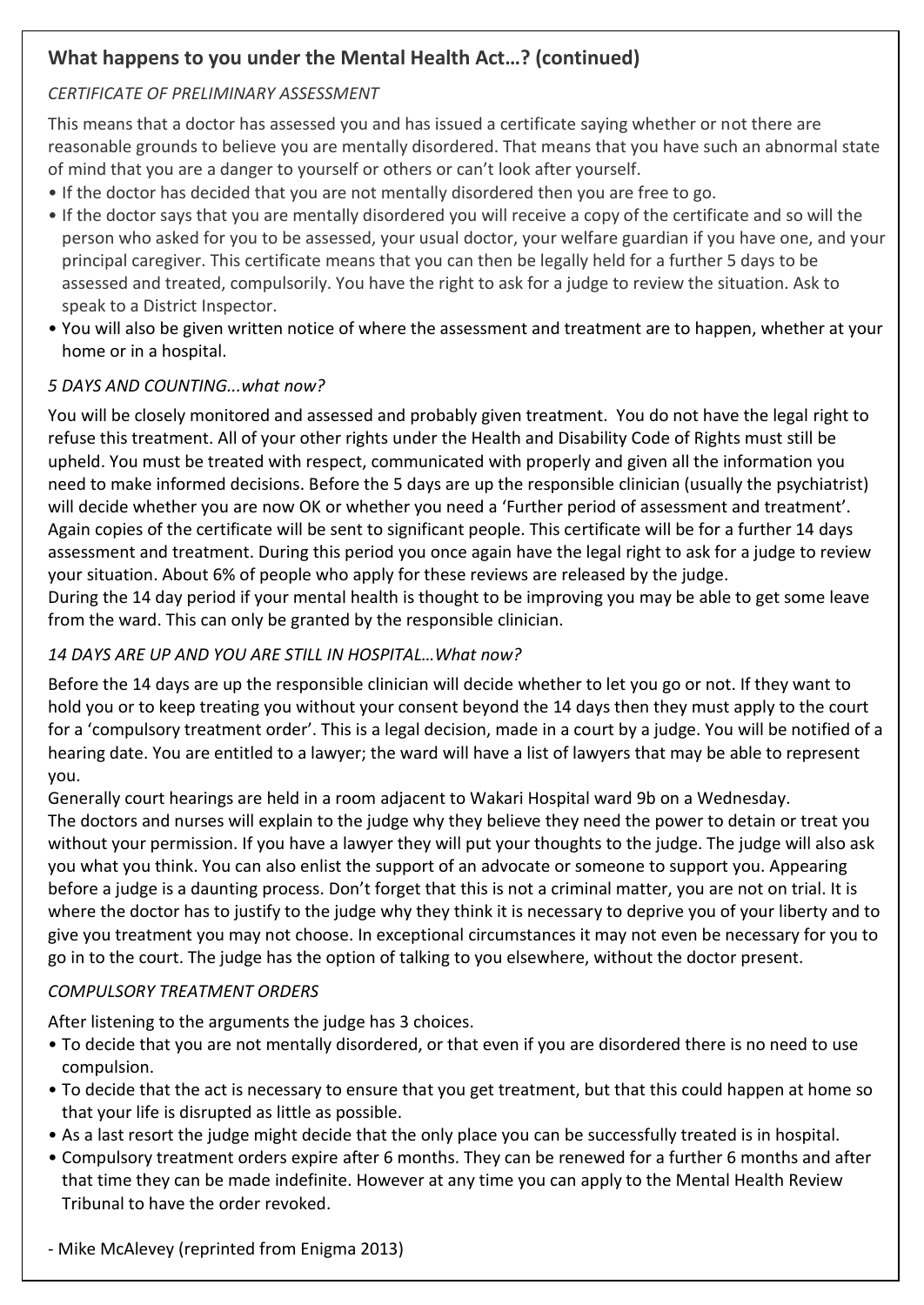#### **What are your thoughts…?**

The Ministry is currently reviewing whether the Mental Health Act should be changed so that it does not breach people's human rights. Recently we ran a forum to give people the opportunity to share their experiences of the Mental Health Act. Some comments by people at the forum were:

- The Mental Health Act is discriminatory.
- The threat of being put under the act is used to coerce people who seek treatment voluntarily. This negatively affects the therapeutic relationship.
- The whole "mental health system" is disempowering.
- Mental Health Act processes are very slow because of paternalistic clinician attitudes.
- My family was fed a lot of fears.
- In practice the Mental Health Act is about getting people to take medication. Is there not evidence for the effectiveness of other treatments?
- People should have the right to choose. That right is removed by the Mental Health Act.
- Clinicians should be heavily sedated for three months so that they know what it is like.
- Sedating people for several months so that they can't even get out of bed should become a crime.
- Being under the act is very isolating. It's hard to find someone in there batting for you.
- Attitude changes are needed in mental health service staff. Should this happen through training or at recruiting time?
- This review of the Mental Health Act was very poorly promoted. No-one on the wards knew about it.
- There is no Maori version of this review process.
- Statistics claim 59% consultation with families during admissions under the Mental Health Act. Where does this figure come from? Is it fabricated? Anecdotally the figure would seem much lower.
- Why has Raise Hope not introduced Open Dialogue as used in Finland. This has family involvement right from the start.
- It can be traumatising for family members to knock on the door at 9B.
- Solitary confinement (seclusion) varies greatly around the country.
- Seclusion is necessary if people are causing trouble.
- Restraint, physical and chemical is this treatment or punishment?
- Should there perhaps be cameras in public areas of hospital wards? There would be pros and cons. Some people would see it as loss of privacy. Others would see it as openness and transparency.
- Another way to have transparency in mental health services is collaborative note writing.
- The Mental Health Act comes from a perspective of fear rather than hope.
- Clients have hope for the future, clinicians have fear.
- The Mental Health Act court experience some people feel able to speak up for themselves, others find it impossible; it makes you feel like a criminal; it divides families as they are often the ones who get you in there; your only chance is a genuine second opinion and they are impossible to get.
- There is very little training for lawyers working in mental health nothing from a client perspective.
- The service from District Inspectors is poor. Why do people who use mental health services not have a say in selecting District Inspectors for Otago. This does happen in other areas.
- Peer support and advocacy are the answer.
- Informal peer support is very important. E.g. patients on the wards talking to each other.
- Some people stay under the Mental Health Act only because they get free medication.
- Psychiatric district nurse vs. Peer Support worker: both nice people but different relationships. The nurse is more about helping, fixing.